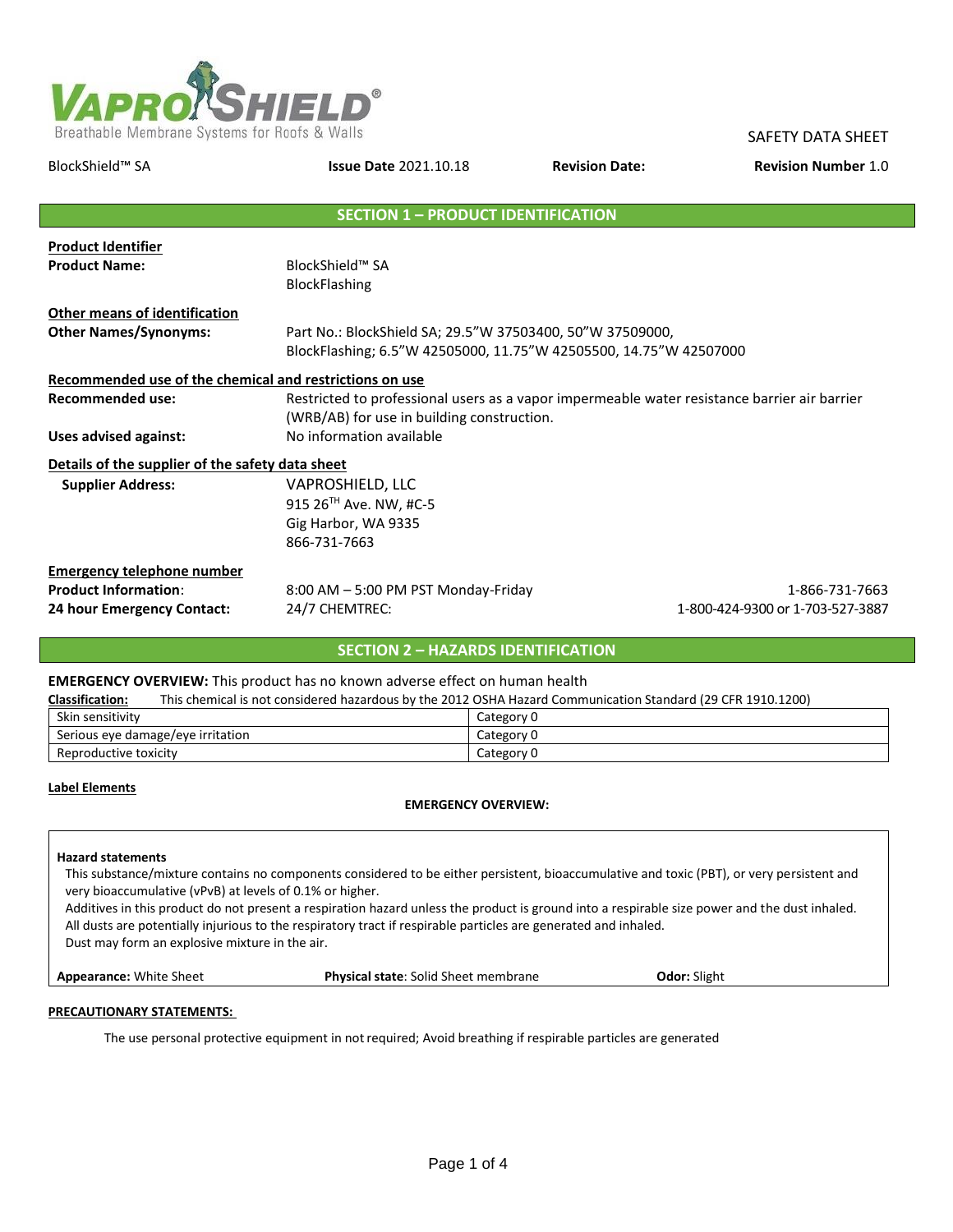

## BlockShield™ SA **Issue Date** 2021.10.18 **Revision Date: Revision Number** 1.0

**RESPONSE:** Not applicable

**STORAGE:** Not applicable

**DISPOSAL:** Dispose of contents to an approved waste disposal plant

**Hazards not otherwise classified (HNOC)**

**Other Information** Not applicable

**PHYSICAL DESCRIPTION:** This product is bonded polymer sheets of moisture resistant polypropylene.

**HEALTH HAZARDS:** This product does not present a respiration hazard unless ground to a powder of respirable size and the dust is inhaled. All dusts are potentially injurious to the respiratory tract if respirable particles are generated and inhaled. Dust may form explosive mixture in air.

**FLAMMABILITY HAZARD:** This product has a class A fire rating.

**REACTIVITY HAZARD:** This product is not reactive.

**ENVIRONMENTAL HAZARD:** This product has not been tested for environmental impact.

| <b>Health</b>          |  |
|------------------------|--|
| <b>Flammability</b>    |  |
| <b>Physical Hazard</b> |  |

| $0 =$ Minimal  | $3 =$ Serious |
|----------------|---------------|
| $1 =$ Slight   | $4 =$ Severe  |
| $2 =$ Moderate | $*$ = Chronic |
|                |               |

# **SECTION 3 – COMPOSITION/INFORMATION**

| Component     | CAS-No.     | Weight - % |
|---------------|-------------|------------|
| Polypropylene | 9003-07-0   | >90%       |
| Additives     | Proprietary | < 10%      |

## **SECTION 4 – FIRST AID MEASURES**

**Emergency Overview:** This product does not present a respiration hazard unless the product is ground to a powder of respirable size and inhaled as dust.

**INHALATION:** If dusts of this material are inhaled, remove victim to fresh air. If necessary, use artificial respiration to support vital functions.

**SKIN EXPOSURE:** Generally the product is not a skin irritant.

**EYE EXPOSURE:** Generally the product is not a skin irritant.

**INGESTION:** In the case of an ongoing complaint consult a doctor.

# **SECTION 5 – FIRE-FIGHTING MEASURES**

| Flash point:                                                                    | Not Applicable                                                                                                                             |                                                      |  |  |
|---------------------------------------------------------------------------------|--------------------------------------------------------------------------------------------------------------------------------------------|------------------------------------------------------|--|--|
| Auto ignition temperature:                                                      | 330 - 350 °C (626 - 662 °F)<br>Fire and Explosion Hazard:<br>may cause the fire to spread.                                                 | Burning is accompanied by melting and dripping which |  |  |
| Hazardous combustion products: Nitrogen Oxide, Carbon Monoxide, Carbon Dioxide. |                                                                                                                                            |                                                      |  |  |
| Firefighting Instructions:                                                      | Wear self-contained breathing apparatus and protective suit. Use extinguishing measures<br>that are appropriate for any surrounding fires. |                                                      |  |  |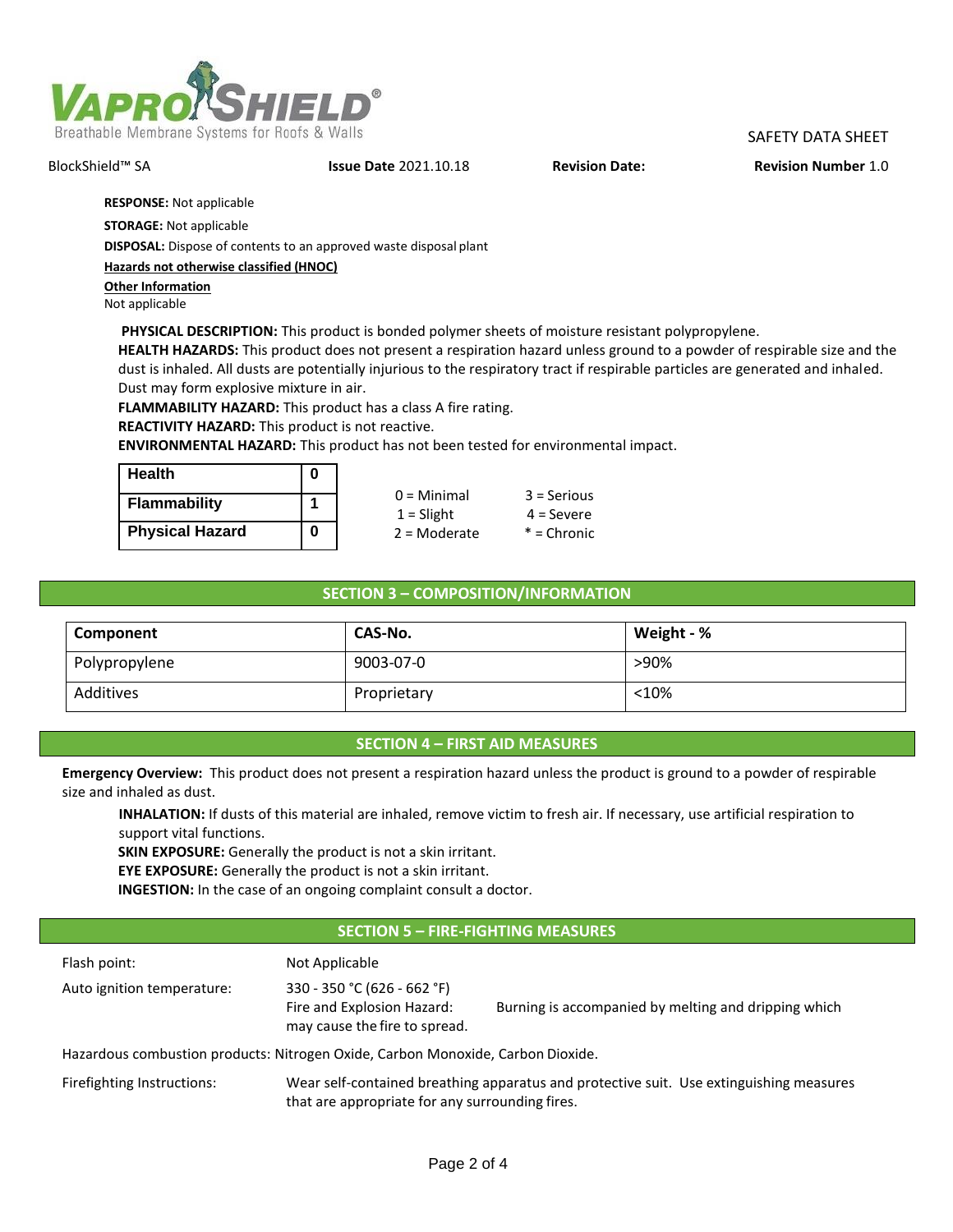

| BlockShield™ SA<br><b>Issue Date 2021.10.18</b>                                       |                                                   | <b>Revision Date:</b> | <b>Revision Number 1.0</b> |  |  |
|---------------------------------------------------------------------------------------|---------------------------------------------------|-----------------------|----------------------------|--|--|
|                                                                                       | <b>SECTION 6 - ACCIDENTAL RELEASE MEASURES</b>    |                       |                            |  |  |
| <b>NOTE:</b> Use appropriate personal protective equipment as needed during clean-up. |                                                   |                       |                            |  |  |
| <b>Spill Cleanup:</b>                                                                 | Not Applicable                                    |                       |                            |  |  |
| Handling:                                                                             | Minimize the generation and accumulation of dust. |                       |                            |  |  |
| <b>SECTION 7 - HANDLING AND STORAGE</b>                                               |                                                   |                       |                            |  |  |
| Handling:                                                                             | Material can create slippery conditions.          |                       |                            |  |  |
| Storage:                                                                              | No special conditions.                            |                       |                            |  |  |
| <b>SECTION 8 - EXPOSURE CONTROLS/PERSONAL PROTECTION</b>                              |                                                   |                       |                            |  |  |

## **Personal Protection Equipment**

Respiratory Protection: Respiratory protection should not be required under normal use and handling. When workers are facing dust concentrations above the exposure limit they must use appropriate certified respirators.

## **Exposure Guidelines**

Exposure Limit Values

| <b>Chemical Name</b>                                         | PEL (OSHA)                                                                                   | TLV (ACGIA)                                                                    |
|--------------------------------------------------------------|----------------------------------------------------------------------------------------------|--------------------------------------------------------------------------------|
| Polypropylene Dust<br>(inhalable and respirable<br>fraction) | 5 mg/m <sup>3</sup> 8 hr. TWA Respirable fraction<br>15 mg/m <sup>3</sup> hr. TWA Total dust | 3 mg/m 8 hr. TWA Respirable particles<br>10 mg/m 8 hr. TWA Inhalable particles |

|                            | <b>SECTION 9 - PHYSICAL AND CHEMICAL PROPERTIES</b> |
|----------------------------|-----------------------------------------------------|
| Form:                      | Sheets roll                                         |
| Color:                     | White                                               |
| Odor:                      | None                                                |
| Melting point/range:       | 130 - 170 °C (266 - 338 °F)                         |
| Auto ignition temperature: | The product is not self-flammable                   |
|                            |                                                     |

# **SECTION 10 – STABILITY AND REACTIVITY**

| <b>Hazardous decomposition</b> |  |
|--------------------------------|--|
| products:                      |  |

**products:** Carbon monoxide, Carbon dioxide, hydrogen bromide, hydrocarbons and other possible toxic combustion products.

| <b>SECTION 11 - TOXICOLOGY INFORMATION</b> |                                                                           |  |  |
|--------------------------------------------|---------------------------------------------------------------------------|--|--|
| Oral LD50:                                 | > 7,000 mg/kg (rat)                                                       |  |  |
| Skin Irritation:                           | non-irritant                                                              |  |  |
| Eye Irritation:                            | non-irritant                                                              |  |  |
| <b>Skin Sensitization:</b>                 | not a skin sensitizer                                                     |  |  |
| Further Information:                       | The product is a polymer and has no known adverse effect on human health. |  |  |